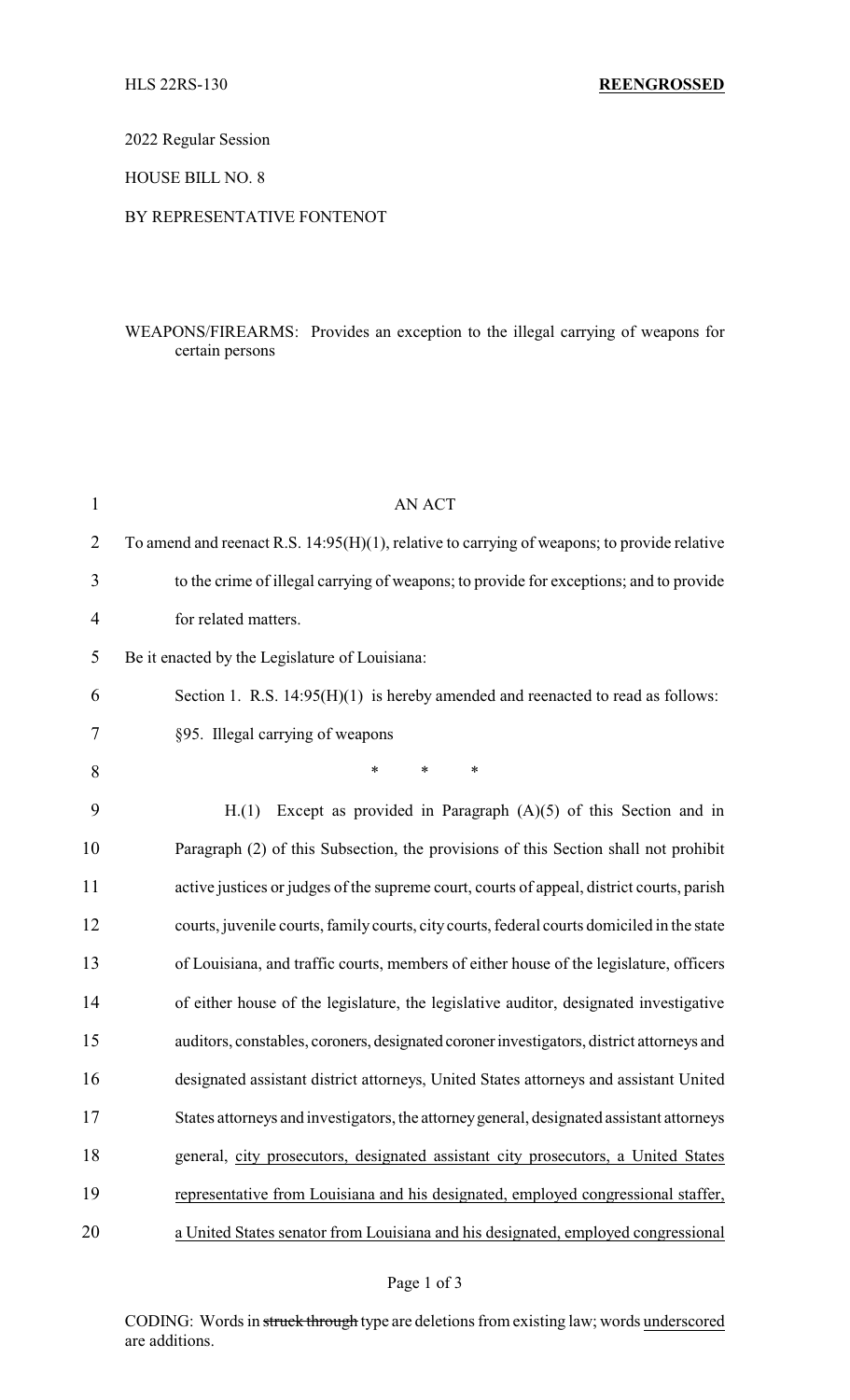|                | staffer, retired members of the United States Congress, and justices of the peace from |
|----------------|----------------------------------------------------------------------------------------|
| 2              | possessing and concealing a handgun on their person when such persons are              |
| 3              | qualified annually in the use of firearms by the Council on Peace Officer Standards    |
| $\overline{4}$ | and Training.                                                                          |
| 5              | $\ast$<br>$\ast$<br>$\ast$                                                             |

## DIGEST

The digest printed below was prepared by House Legislative Services. It constitutes no part of the legislative instrument. The keyword, one-liner, abstract, and digest do not constitute part of the law or proof or indicia of legislative intent. [R.S. 1:13(B) and 24:177(E)]

| HB 8 Reengrossed | 2022 Regular Session | Fontenot |
|------------------|----------------------|----------|
|------------------|----------------------|----------|

**Abstract:** Provides an exception to the illegal carrying of weapons for city prosecutors, designated assistant city prosecutors, U.S. representative from La. and his designated, employed congressional staffer, a U.S. senator from La. and his designated, employed congressional staffer, and retired members of the US Congress.

Present law provides that present law shall not prohibit certain active persons from possessing and concealing a handgun on their person when such persons are qualified annually in the use of firearms by the Council on Peace Officer Standards and Training.

Proposed law retains present law and adds city prosecutors, designated assistant city prosecutors, a U.S. representative from La. and his designated, employed congressional staffer, a U.S. senator from La. and his designated, employed congressional staffer, retired members of the US Congress to the list of certain active persons who are not prohibited from possessing and concealing a handgun when the person is qualified annually by the Council on Peace Officer Standards and Training.

(Amends R.S. 14:95(H)(1))

Summary of Amendments Adopted by House

- The Committee Amendments Proposed by House Committee on Administration of Criminal Justice to the original bill:
- 1. Amend proposed law to change assistant city prosecutors to designated assistant city prosecutors.
- 2. Add a U.S. congressman from La. and his designee and a U.S. senator from La. and his designee to the present law list of persons who are not prohibited from possessing and concealing a handgun.

The House Floor Amendments to the engrossed bill:

- 1. Amend proposed law to remove a U.S. congressman from La. and his designee, and a U.S. senator from La. and his designee from the present law list of persons who are not prohibited from possessing and concealing a handgun.
- 2. Add a U.S. representative from La. and his designated, employed congressional staffer, a U.S. senator from La. and his designated, employed congressional staffer, and retired members of the US Congress to the present law list of persons